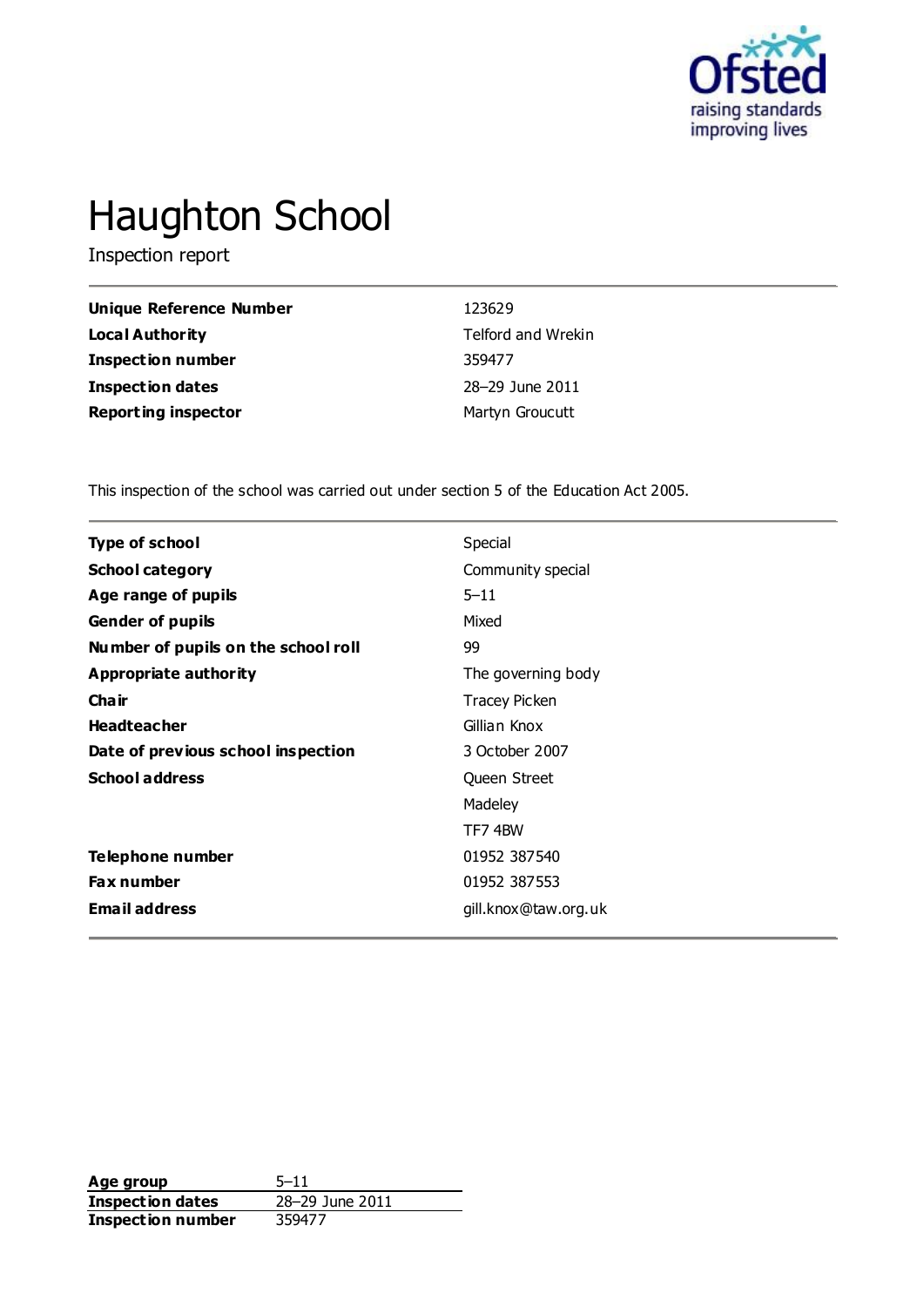The Office for Standards in Education, Children's Services and Skills (Ofsted) regulates and inspects to achieve excellence in the care of children and young people, and in education and skills for learners of all ages. It regulates and inspects childcare and children's social care, and inspects the Children and Family Court Advisory Support Service (Cafcass), schools, colleges, initial teacher training, work-based learning and skills training, adult and community learning, and education and training in prisons and other secure establishments. It assesses council children's services, and inspects services for looked after children, safeguarding and child protection.

Further copies of this report are obtainable from the school. Under the Education Act 2005, the school must provide a copy of this report free of charge to certain categories of people. A charge not exceeding the full cost of reproduction may be made for any other copies supplied.

If you would like a copy of this document in a different format, such as large print or Braille, please telephone 0300 123 4234, or email **[enquiries@ofsted.gov.uk](mailto:enquiries@ofsted.gov.uk)**.

You may copy all or parts of this document for non-commercial educational purposes, as long as you give details of the source and date of publication and do not alter the documentation in any way.

To receive regular email alerts about new publications, including survey reports and school inspection reports, please visit our website and go to 'Subscribe'.

Royal Exchange Buildings St Ann's Square Manchester M2 7LA T: 0300 123 4234 Textphone: 0161 618 8524 E: **[enquiries@ofsted.gov.uk](mailto:enquiries@ofsted.gov.uk)**

W: **[www.ofsted.gov.uk](http://www.ofsted.gov.uk/)**

© Crown copyright 2011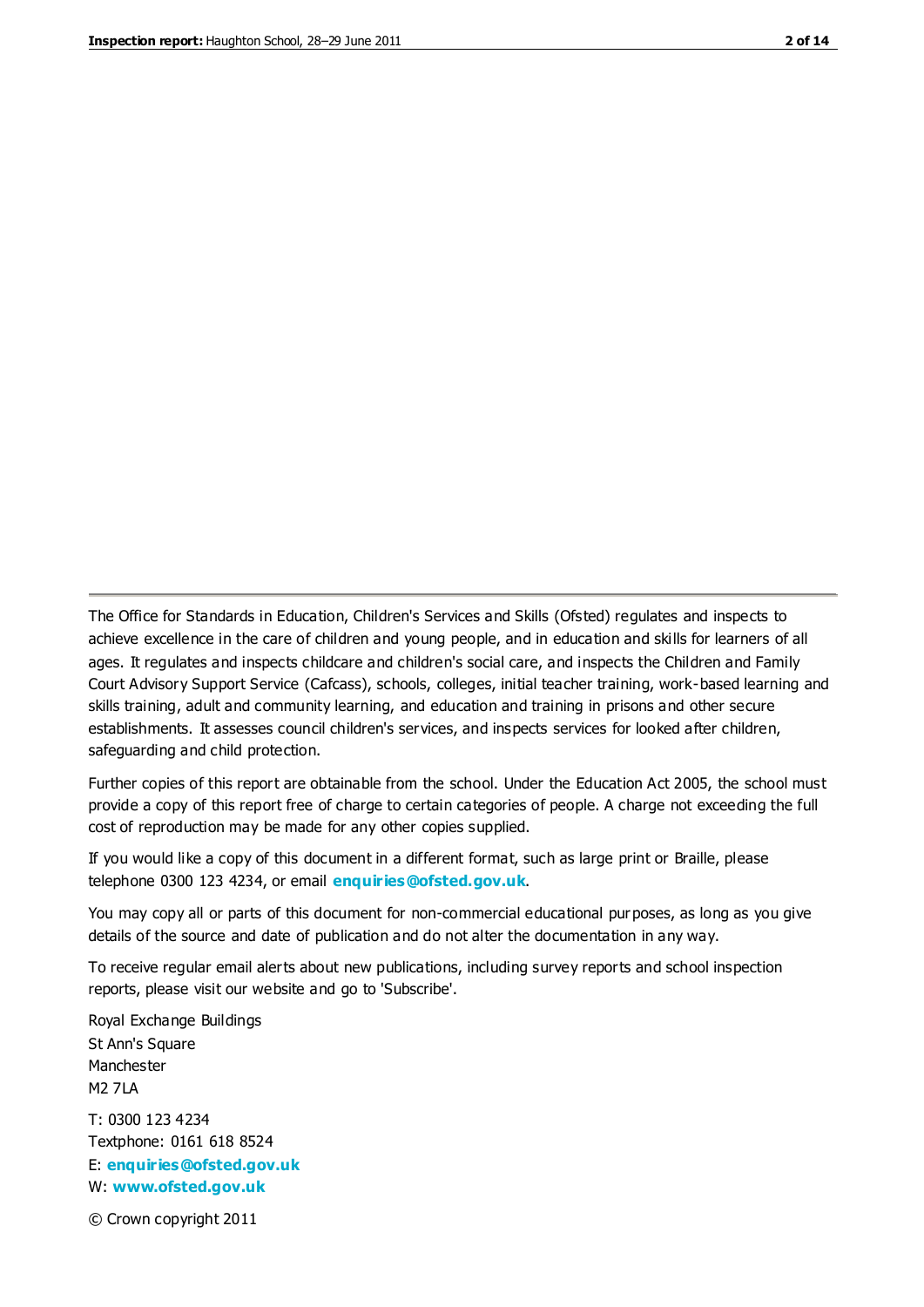# **Introduction**

This inspection was carried out by two additional inspectors. A total of eight lessons taught by eight different teachers and their class teams were observed. Meetings were held with senior leaders, representatives of the governing body and pupils. A meeting was also held with the special needs coordinator at a school that is in receipt of outreach support from Haughton School. Inspectors observed the school's work, and looked at pupils' work, teachers planning and data on pupils' progress, together with arrangements for safeguarding and a range of documentation that covered the school's policies and procedures. A total of 47 parent and carer questionnaires were scrutinised, together with 28 from staff and 52 from pupils.

The inspection team reviewed many aspects of the school's work. It looked in detail at a number of key areas.

- Given the increasing complexity of pupil' needs, has the quality of individual education and care been maintained since the last inspection?
- What has been the impact of the move to a more thematic and creative curriculum in terms of the quality of education?
- Have the changes in senior leadership and the governing body had any impact on the quality of education since the last inspection?

# **Information about the school**

Since its last inspection Haughton School is now admitting pupils with a wider range of increasingly complex needs, particularly those on the autistic spectrum or having communication disorders. At the same time, it is developing outreach services to support inclusion of pupils in mainstream schools throughout the local authority. Every pupil has a statement of special educational needs. Three quarters are boys, with a large majority being of White British heritage and only a very small number speaking English as an additional language. The numbers known to be eligible for free school meals is well above the national average. The school holds the Basic Skills Quality Mark, Arts Gold Mark, Sports Mark and the Football Association Charter Mark. It has gained accreditation as an Eco School and for Extended Services and has just gained Healthy Schools status.

Since the last inspection there have been major turnover of governors, with only the Chair and Vice-Chair of the Governing Body remaining since that time. Senior leadership has also changed and while the headteacher is an experienced school leader, having previously been the deputy and then acting headteacher, the current leadership team has been together for just over twelve months.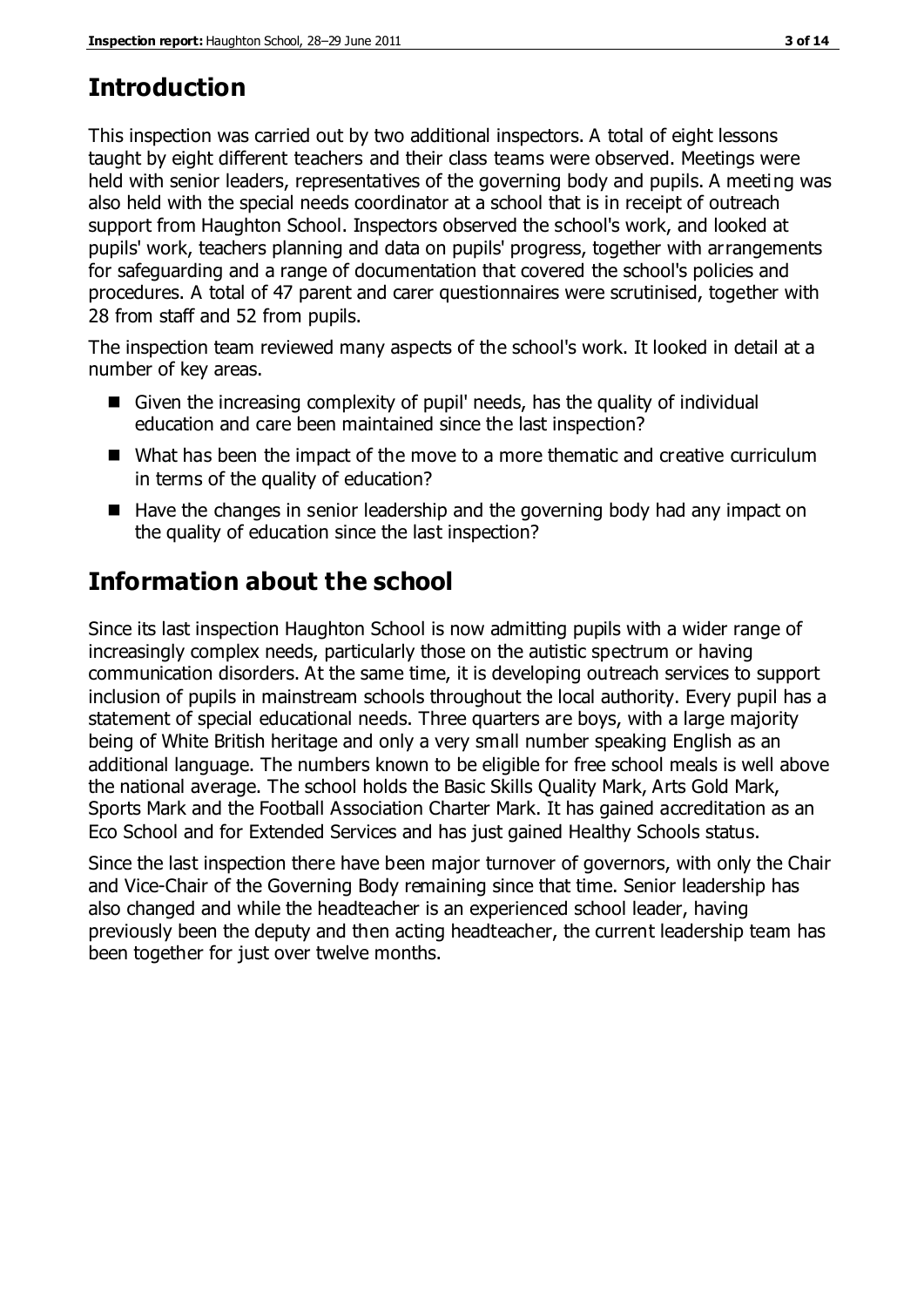# **Inspection judgements**

| Overall effectiveness: how good is the school? |  |
|------------------------------------------------|--|
|------------------------------------------------|--|

### **The school's capacity for sustained improvement 2**

## **Main findings**

Haughton is a good and improving school where pupils, irrespective of their individual learning difficulties, are able to make good progress and maximise their potential. As one parent put it, 'My daughter's needs have been identified and addressed... she has specifically adapted reading books and learning resources that are specific to her needs.' As well as admitting pupils with increasingly complex difficulties, the school is developing effective outreach services and has worked effectively with a large majority of mainstream schools in the local authority.

The very effective leadership of the headteacher has been a key factor in maintaining the effectiveness of the school during a period of change. She is supported by a dynamic senior leadership team where each member accepts and develops specific areas of responsibility. As a team, they are increasingly effective as they establish themselves in their roles and develop a positive ethos in which staff demonstrate excellent commitment to the school and its pupils. The governing body, having been through a period of change, is once again stable and in a position to fulfil its statutory duties as well as gaining in confidence to both support and challenge the school leadership. It is already taking positive steps to ensure that it maximises its effectiveness through developing its individual and collective expertise. The school is therefore increasingly effective and, through more sophisticated use of data, is able to demonstrate the good and sometimes outstanding progress made by its pupils. It has developed outstanding links with its parents and carers. However, at the moment it is an early stage of developing inclusion and opportunities for two-way integration, for example by strengthening links with the primary school with which it shares a site. However, integration links have already been established with another local special school.

Teaching is consistently good and some is outstanding. Within each class the teacher and teaching assistants form very effective class teams. They enable pupils to make very good progress from their starting points because their work is pitched at just the right level to provide challenge. The senior leadership team is providing increasingly sophisticated data on individual progress and the class teams make good use of this to plan and set challenging targets for every pupil. At the moment, not all teachers are as confident as others in their use of this information to ensure that pupils are making the best possible progress towards achieving their targets. Assessment of pupils' work is carried out regularly and recorded carefully so that every adult has a clear picture of the progress of the pupils with whom they are working. There is a focus on positive assessment and helping pupils to know how to improve their work, although opportunities to help pupils assess their own and other's work are not always maximised.

There have been major developments in the curriculum since the last inspection. There is a greater and effective emphasis on a thematic and creative approach while not losing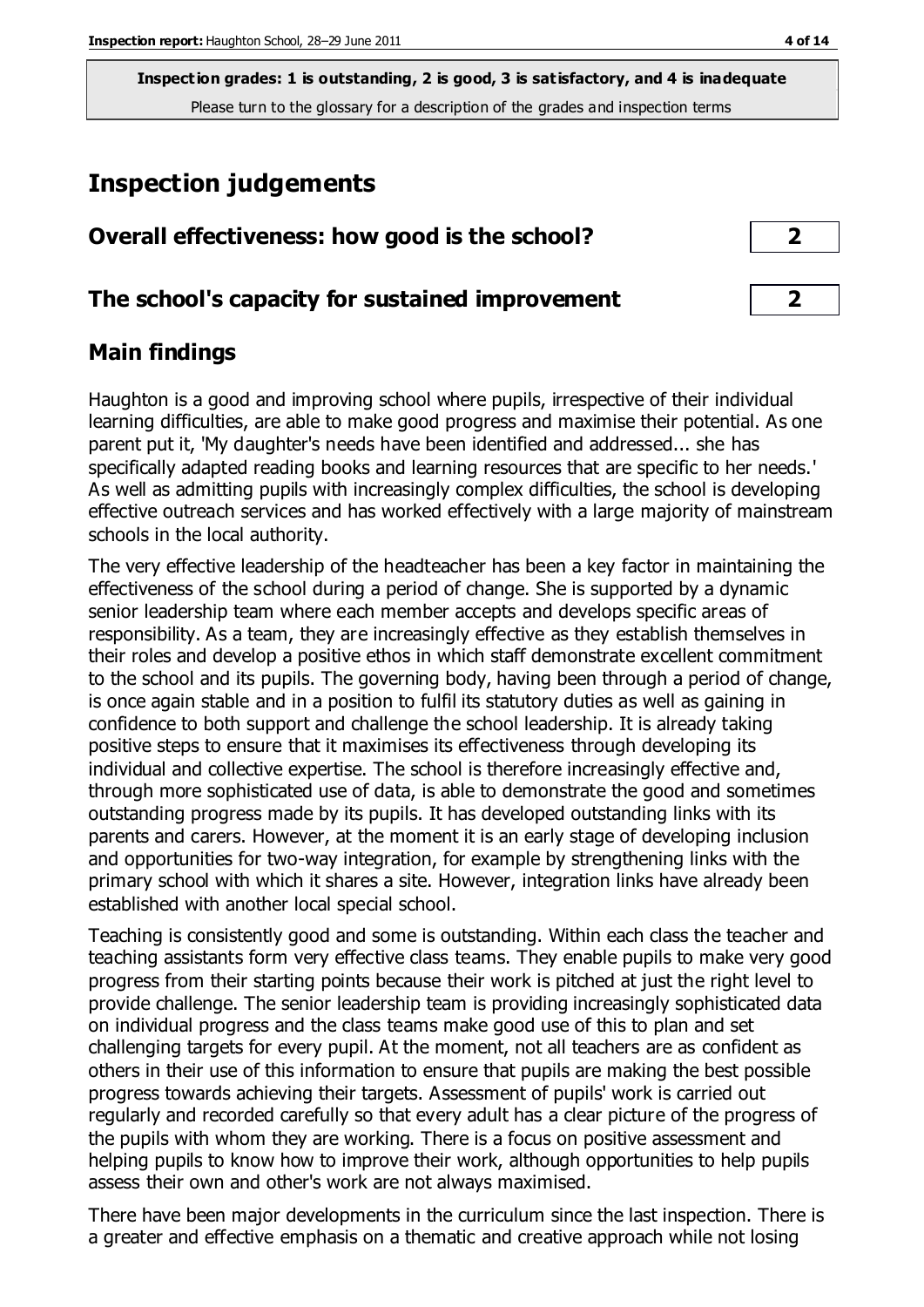sight of the needs to promote the basics of literacy, numeracy and communication skills. The curriculum is very well supported by a range of outstanding partnerships, both educational and therapeutic, that maximise learning opportunities and engagement. This creates a positive learning community that is reflected in the vibrant and stimulating displays that are such a feature of the school buildings. Pupils really enjoy school and their learning and, as a consequence, behaviour is outstanding and attendance is far above that found in special schools nationally. A parent wrote, 'My son really loves coming to school and wants us to drive past in the holidays just to see it.' Pupils contribute well to their school and local community, although their understanding of national and global communities is not so well developed. There is a good focus on making the school safe and opportunities for developing healthy lifestyles through good diets and a range of activities are outstanding. Mini-enterprise is a strong feature that supports pupils' future economic well-being, as does the school's strong commitment to developing their communication skills. As a result of the success they achieve, the pupils' self-esteem increases and confidence grows and this is supported by the outstanding care, guidance and support they receive.

The school's effective self-evaluation, willingness to address the areas for improvement addressed in the last inspection and focus on continued development means that it has a good capacity for sustained improvement.

## **What does the school need to do to improve further?**

- Ensure that all teachers reach the standards of the most effective in using data and tracking in order to maximise pupils' progress and achievement.
- Strengthen opportunities to develop inclusion and positive links with local mainstream schools, starting dialogue during the autumn term 2011.
- Develop pupils' understanding of wider national and global communities through providing more chances for them to learn about such communities.

## **Outcomes for individuals and groups of pupils 2**

Increasingly effective use is being made of data so that challenging targets are set for every pupil. Individual progress is tracked throughout the year and analysed carefully to ensure that all pupils are maximising their potential. This is reinforced by the sheer enjoyment that pupils demonstrate in their learning. When progress is slower than that expected, the reasons are analysed and action taken to get the pupil back on track. However, at the moment not all teachers are equally confident in using data to maximise achievement and this is preventing some pupils from making more rapid progress. Even though the school is now admitting pupils with far more complex needs, these are being met successfully. Those pupils who speak English as an additional language are very well supported, sometimes with external expertise, in making equally good progress. In every lesson, the class teams work with small groups and are careful to record any signs of progress or the mastery of a new skill. Weekly team meetings provide excellent opportunities to collate this evidence. As a result pupil's outcomes are constantly at the forefront of classroom practice.

Pupils have a good understanding of keeping safe and those whose circumstances might make them vulnerable feel well supported. Many can display challenging behaviour and

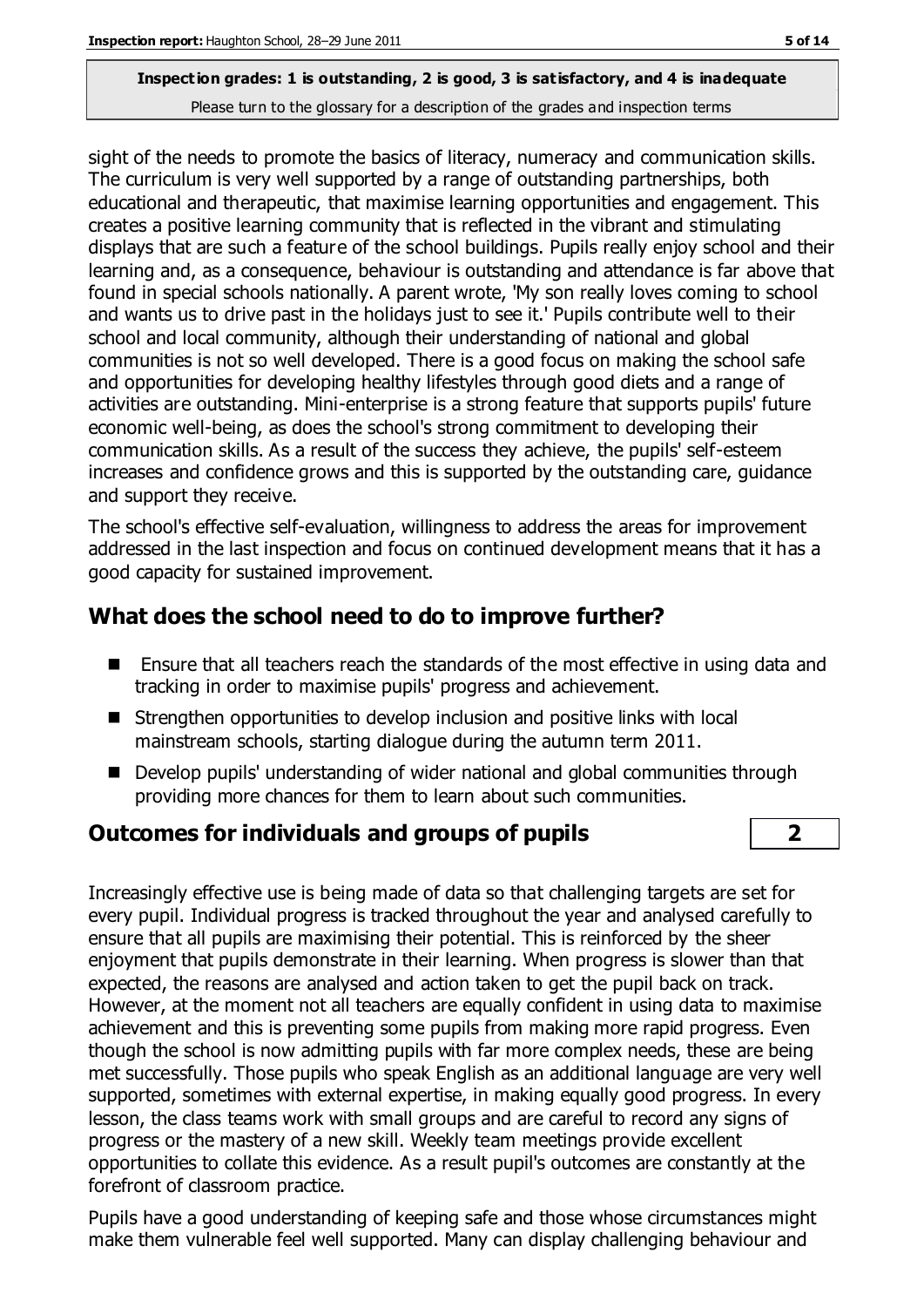detailed individual behaviour plans are in place and monitored regularly for such pupils. These are particularly effective and, as a result behaviour in lessons and around school is outstanding. Pupils understand how to lead healthy lifestyles, supported by excellent opportunities to engage in a range of physical and recreational activities. Pupils enjoy a range of opportunities to support the life of the school and the local community, while opportunities such as the mini-enterprise scheme support their effective development of skills for future economic well-being. The focus on developing communication skills and independence boosts confidence and self-esteem. The strong emphasis on the arts seen throughout the school, trips to various places of worship and the encouragement of imagination and creativity results in pupils' outstanding spiritual, moral, social and cultural development.

| Taking into account:<br>Pupils' attainment <sup>1</sup><br>The quality of pupils' learning and their progress<br>The quality of learning for pupils with special educational needs and/or disabilities<br>and their progress<br>The extent to which pupils feel safe<br>Pupils' behaviour<br>The extent to which pupils adopt healthy lifestyles<br>The extent to which pupils contribute to the school and wider community | $\ast$<br>$\mathcal{P}$<br>$\mathfrak{p}$ |
|-----------------------------------------------------------------------------------------------------------------------------------------------------------------------------------------------------------------------------------------------------------------------------------------------------------------------------------------------------------------------------------------------------------------------------|-------------------------------------------|
|                                                                                                                                                                                                                                                                                                                                                                                                                             |                                           |
|                                                                                                                                                                                                                                                                                                                                                                                                                             |                                           |
|                                                                                                                                                                                                                                                                                                                                                                                                                             |                                           |
|                                                                                                                                                                                                                                                                                                                                                                                                                             | $\mathbf{2}$                              |
|                                                                                                                                                                                                                                                                                                                                                                                                                             | 1                                         |
|                                                                                                                                                                                                                                                                                                                                                                                                                             | 1                                         |
|                                                                                                                                                                                                                                                                                                                                                                                                                             | 2                                         |
| The extent to which pupils develop workplace and other skills that will contribute to<br>their future economic well-being                                                                                                                                                                                                                                                                                                   | 2                                         |
| Taking into account:<br>Pupils' attendance <sup>1</sup>                                                                                                                                                                                                                                                                                                                                                                     | $\overline{\phantom{a}}$                  |
| The extent of pupils' spiritual, moral, social and cultural development                                                                                                                                                                                                                                                                                                                                                     | 1                                         |

These are the grades for pupils' outcomes

<sup>1</sup> The grades for attainment and attendance are: 1 is high; 2 is above average; 3 is broadly average; and 4 is low

\* In some special schools inspectors do not make a judgement about attainment in relation to expectations of the pupils' age.

## **How effective is the provision?**

Teaching is at least good and some is outstanding. The strength of the class teams and their constant focus on learning is a major reason why pupil progress is so good. Very positive pupil attitudes and commitment come about because they appreciate the efforts made on their behalf and there is a strong mutual respect. Lessons are very well planned and always take into account the individual needs of pupils. There is good pace and a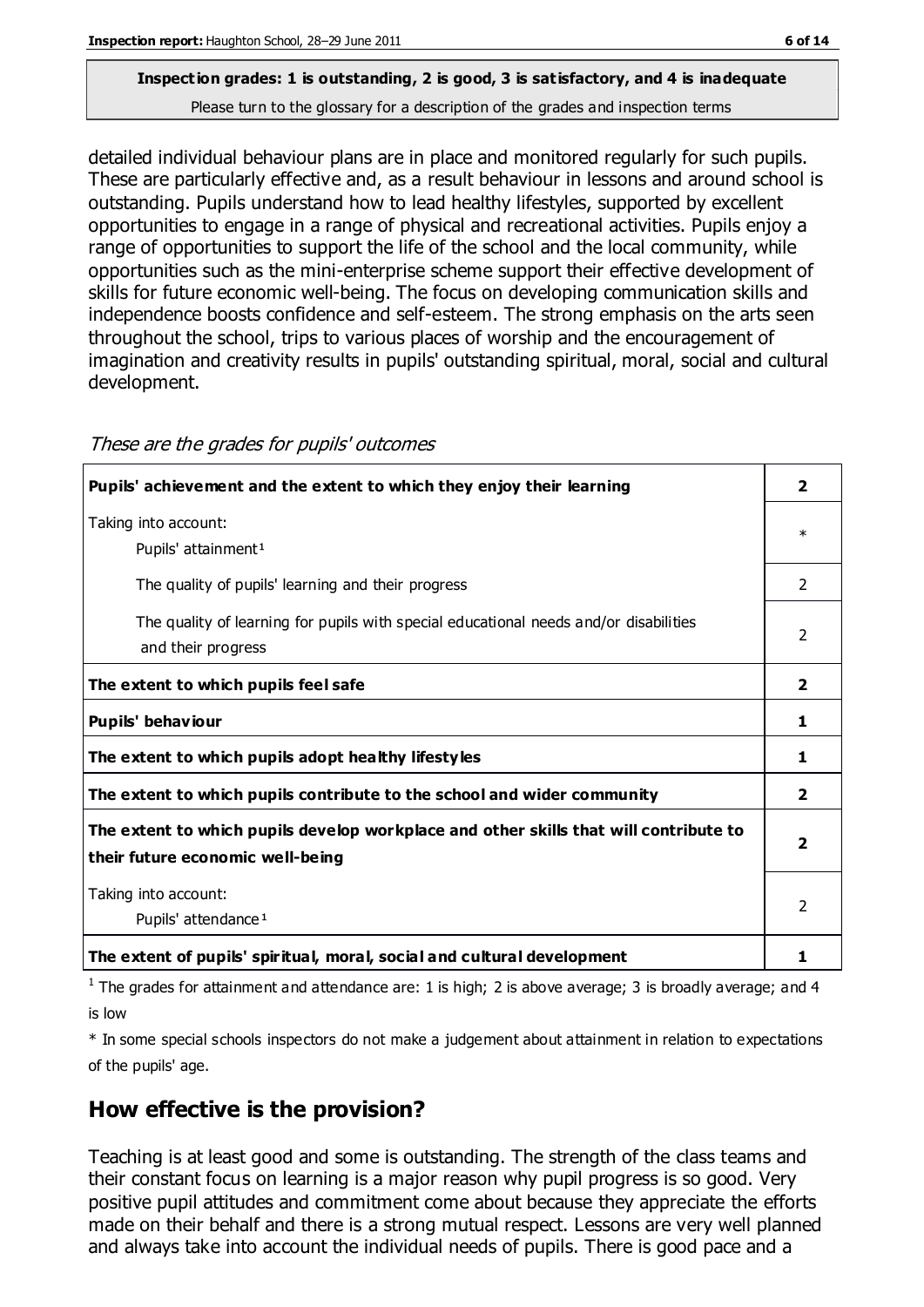range of activities which helps keep pupils engaged and focused on learning. This includes the effective use of interactive boards and other information and communication technology. Individual progress is monitored weekly by class teams and as targets are met, pupils move on to the next, sustaining progress throughout the year.

The curriculum is broad and balanced, and suitably modified to meet the needs of groups and individuals as necessary. It has become increasingly thematic and creative in nature and pupils enjoy this very much because it addresses their interests and engages them. Planning is systematic and, because staff have such good understanding of every pupil's needs, they are routinely taken into account. Much of the curriculum development is recent and has not yet been assessed in a methodical way, although plans are in hand for such a review. In addition to promoting the core skills of literacy and numeracy, seen in the excellent way that letters and sounds are taught in English lessons for example, there is a strong focus on developing communication skills. Evidence of the effective use of signing and of symbols to support communication is seen throughout the school.

Outstanding care, guidance and support are key elements in the success of many pupils. Many are in potentially vulnerable circumstances and personal welfare is seen as paramount. Safeguarding is outstanding, for example recognising that pupils may wish to report concerns by signing, with this sustained through any ensuing proceedings. Procedures for transition to secondary school are good, although most pupils are extremely sorry to leave Haughton.

| The quality of teaching                                                                                    |  |
|------------------------------------------------------------------------------------------------------------|--|
| Taking into account:<br>The use of assessment to support learning                                          |  |
| The extent to which the curriculum meets pupils' needs, including, where relevant,<br>through partnerships |  |
| The effectiveness of care, guidance and support                                                            |  |

These are the grades for the quality of provision

## **How effective are leadership and management?**

Since the time of the last inspection, the headteacher has very effectively maintained the stability of the school as a new senior leadership team and governing body have been created. The school is emerging from this transition with a clear vision of its role and is focused on excellence, with staff committed and enthusiastic. As one said, 'It is evident to me that all staff work for the benefit of the children's academic and personal well-being. They really care.' The Chair and Vice-Chair of the Governing Body are providing effective leadership and new governors are keen to develop their roles. The governing body fulfils all its statutory duties and in key areas, such as promoting equalities, they already provide excellent support so that provision is outstanding and neither pupils nor staff suffer discrimination. Provision for safeguarding is also outstanding and the degree of expertise that arises from the headteacher's membership of the local authority's safeguarding board has been put to good use. However, the governing body is aware that pupils' understanding of national and international communities is underdeveloped.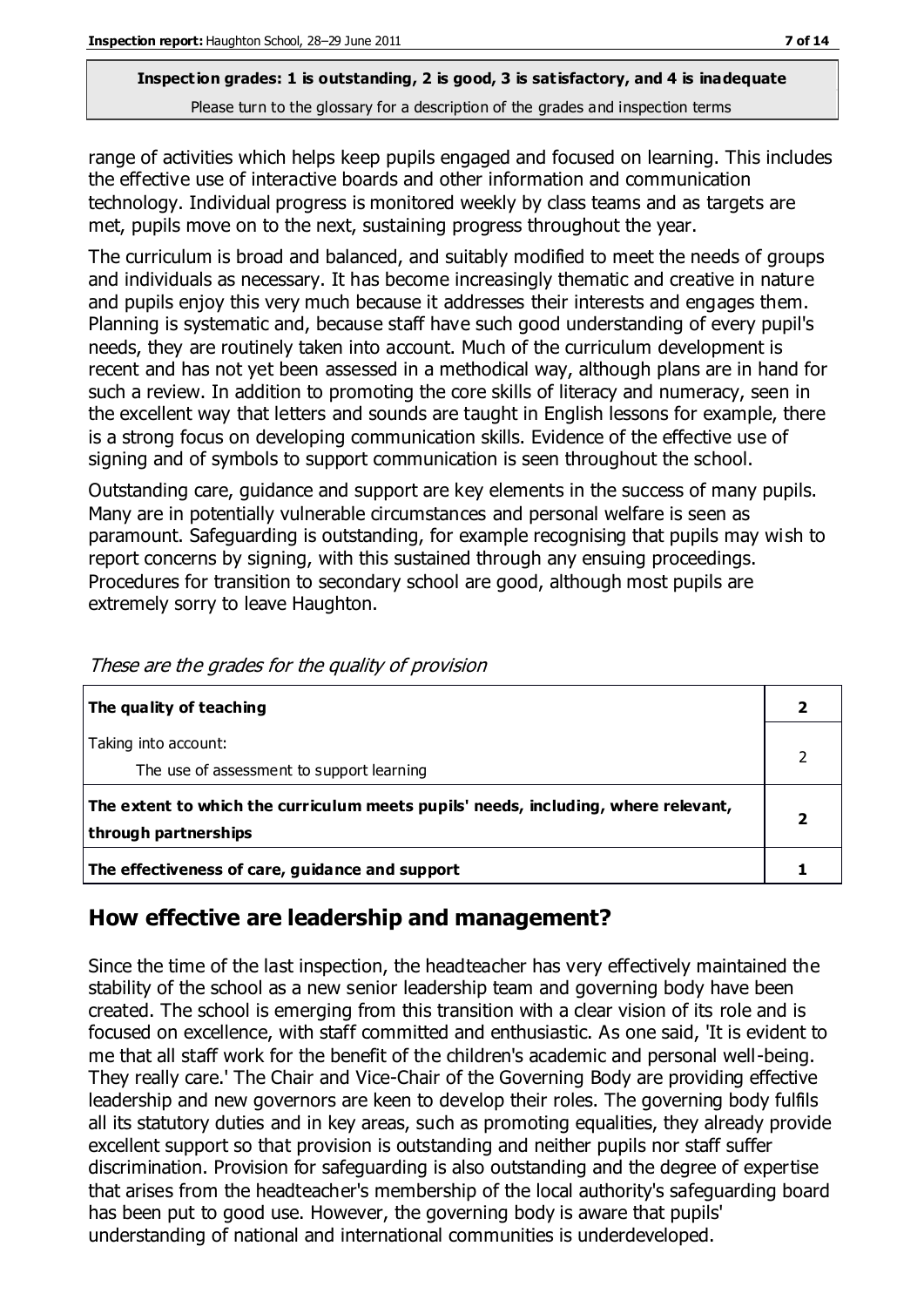The school's engagement with parents and carers is outstanding, for example the school acting as facilitator for meetings with a range of professionals who support the wider needs of pupils. The school also runs excellent courses for parents and carers, such as those for developing parenting skills or teaching signing to help them communicate with their children. Similarly, the range of partnerships that help the school to sustain its wide ranging support is outstanding.

These are the grades for leadership and management

| The effectiveness of leadership and management in embedding ambition and driving<br>improvement                                                                  |    |
|------------------------------------------------------------------------------------------------------------------------------------------------------------------|----|
| Taking into account:<br>The leadership and management of teaching and learning                                                                                   | 2  |
| The effectiveness of the governing body in challenging and supporting the<br>school so that weaknesses are tackled decisively and statutory responsibilities met | 3  |
| The effectiveness of the school's engagement with parents and carers                                                                                             | 1  |
| The effectiveness of partnerships in promoting learning and well-being                                                                                           | 1  |
| The effectiveness with which the school promotes equality of opportunity and tackles<br>discrimination                                                           | 1. |
| The effectiveness of safeguarding procedures                                                                                                                     | 1  |
| The effectiveness with which the school promotes community cohesion                                                                                              | 3  |
| The effectiveness with which the school deploys resources to achieve value for money                                                                             | 2  |

## **Early Years Foundation Stage**

The outstanding leadership and highly effective teamwork seen in the Early Years Foundation Stage means that children get the best possible start to their educational careers. The setting creates an environment that is safe and where the health and wellbeing of the children is a high priority. The quality of provision and levels of individual support for every child enable them to develop a range of learning, social and emotional skills. They make good and often exemplary progress from their starting points. This is supported by the imaginative and effective learning environment, and the well-planned and structured range of activities. Children are supported in making choices for childcentred activities, while adult-initiated activities are carefully based on the needs and abilities of the individual and focused on maximising development. There are effective links with parents and carers who value the high quality of the provision being received by their children.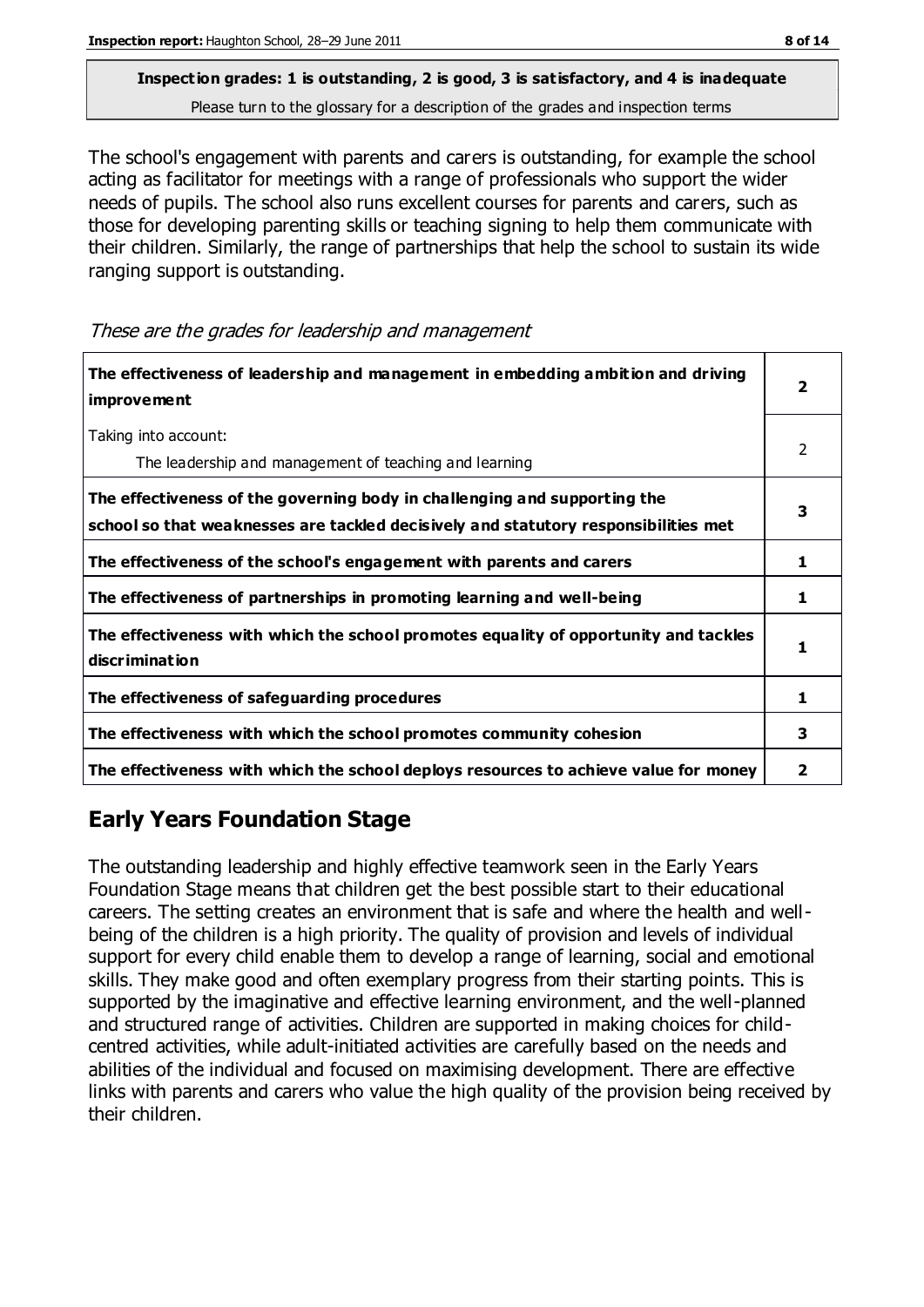**Inspection grades: 1 is outstanding, 2 is good, 3 is satisfactory, and 4 is inadequate**

Please turn to the glossary for a description of the grades and inspection terms

These are the grades for the Early Years Foundation Stage

| <b>Overall effectiveness of the Early Years Foundation Stage</b>                      |  |
|---------------------------------------------------------------------------------------|--|
| Taking into account:<br>Outcomes for children in the Early Years Foundation Stage     |  |
| The quality of provision in the Early Years Foundation Stage                          |  |
| The effectiveness of leadership and management of the Early Years Foundation<br>Stage |  |

#### **Views of parents and carers**

The majority of parents and carers who responded to the questionnaire are very supportive of the school. Typical of the comments received are 'Haughton School is excellent. The headteacher manages any concerns quickly and effectively. I leave my child in their care confident that he will be respected and treated as an individual.' Another said that, 'The school is warm and friendly with a really cohesive school community.' A very small number of parents and carers are consistent in their criticisms of elements of school life, but evidence gathered during the inspection gives strong support to the views of the large majority in terms of the effectiveness of provision and outcomes for pupils.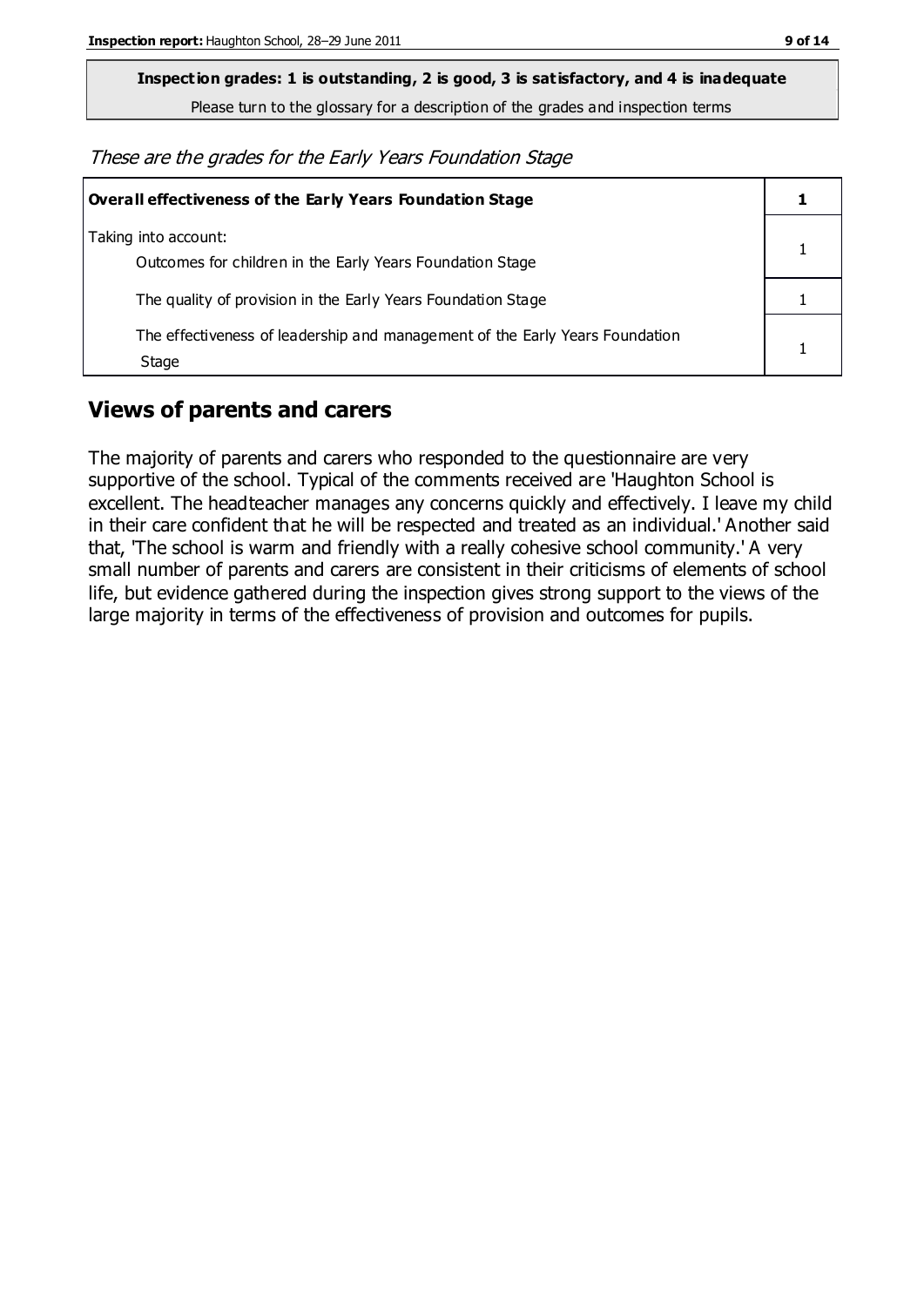#### **Responses from parents and carers to Ofsted's questionnaire**

Ofsted invited all the registered parents and carers of pupils registered at Haughton School to complete a questionnaire about their views of the school.

In the questionnaire, parents and carers were asked to record how strongly they agreed with 13 statements about the school. The inspection team received 47 completed questionnaires by the end of the on-site inspection. In total, there are 99 pupils registered at the school.

| <b>Statements</b>                                                                                                                                                                                                                                       | <b>Strongly</b><br>agree |               | Agree        |               | <b>Disagree</b> |                | <b>Strongly</b><br>disagree |                |
|---------------------------------------------------------------------------------------------------------------------------------------------------------------------------------------------------------------------------------------------------------|--------------------------|---------------|--------------|---------------|-----------------|----------------|-----------------------------|----------------|
|                                                                                                                                                                                                                                                         | <b>Total</b>             | $\frac{0}{0}$ | <b>Total</b> | $\frac{0}{0}$ | <b>Total</b>    | $\frac{0}{0}$  | <b>Total</b>                | $\frac{0}{0}$  |
| My child enjoys school                                                                                                                                                                                                                                  | 31                       | 66            | 14           | 30            | $\overline{2}$  | $\overline{4}$ | $\mathbf 0$                 | $\mathbf 0$    |
| The school keeps my child<br>safe                                                                                                                                                                                                                       | 32                       | 68            | 12           | 25            | $\overline{2}$  | 4              | $\mathbf{1}$                | $\overline{2}$ |
| My school informs me about<br>my child's progress                                                                                                                                                                                                       | 32                       | 68            | 12           | 26            | 3               | 6              | $\mathbf 0$                 | $\mathbf 0$    |
| My child is making enough<br>progress at this school                                                                                                                                                                                                    | 28                       | 60            | 14           | 30            | 3               | 6              | 1                           | $\overline{2}$ |
| The teaching is good at this<br>school                                                                                                                                                                                                                  | 33                       | 70            | 11           | 23            | 3               | 6              | $\mathbf 0$                 | $\mathbf 0$    |
| The school helps me to<br>support my child's learning                                                                                                                                                                                                   | 30                       | 64            | 14           | 29            | $\overline{2}$  | 4              | 1                           | $\overline{2}$ |
| The school helps my child to<br>have a healthy lifestyle                                                                                                                                                                                                | 25                       | 53            | 17           | 36            | $\overline{2}$  | 4              | 1                           | $\overline{2}$ |
| The school makes sure that<br>my child is well prepared for<br>the future (for example<br>changing year group,<br>changing school, and for<br>children who are finishing<br>school, entering further or<br>higher education, or entering<br>employment) | 25                       | 53            | 17           | 36            | $\overline{2}$  | $\overline{2}$ | $\mathbf 0$                 | $\mathbf 0$    |
| The school meets my child's<br>particular needs                                                                                                                                                                                                         | 30                       | 64            | 13           | 28            | 3               | 6              | 1                           | $\overline{2}$ |
| The school deals effectively<br>with unacceptable behaviour                                                                                                                                                                                             | 29                       | 62            | 15           | 32            | 3               | 6              | 0                           | $\mathbf 0$    |
| The school takes account of<br>my suggestions and concerns                                                                                                                                                                                              | 25                       | 53            | 19           | 40            | 1               | $\overline{2}$ | $\mathbf 1$                 | 2              |
| The school is led and<br>managed effectively                                                                                                                                                                                                            | 30                       | 64            | 14           | 30            | $\overline{2}$  | $\overline{4}$ | $\mathbf{1}$                | $\overline{2}$ |
| Overall, I am happy with my<br>child's experience at this<br>school                                                                                                                                                                                     | 34                       | 73            | 11           | 23            | $\mathbf 1$     | $\overline{2}$ | $\mathbf{1}$                | $\overline{2}$ |

The table above summarises the responses that parents and carers made to each statement. The percentages indicate the proportion of parents and carers giving that response out of the total number of completed questionnaires. Where one or more parents and carers chose not to answer a particular question, the percentages will not add up to 100%.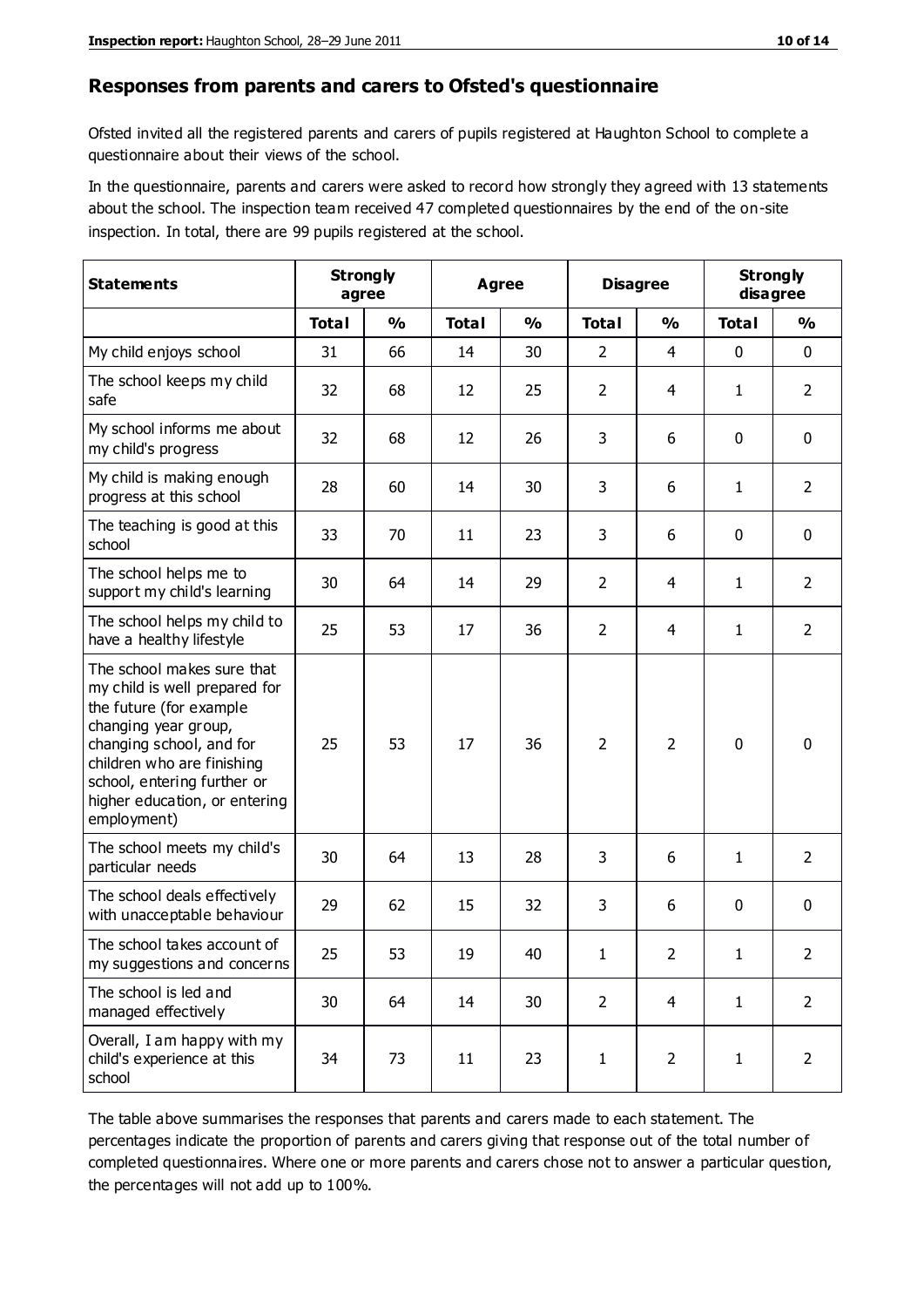## **Glossary**

| Grade   | <b>Judgement</b> | <b>Description</b>                                                                                                                                                                                                            |
|---------|------------------|-------------------------------------------------------------------------------------------------------------------------------------------------------------------------------------------------------------------------------|
| Grade 1 | Outstanding      | These features are highly effective. An outstanding school<br>provides exceptionally well for all its pupils' needs.                                                                                                          |
| Grade 2 | Good             | These are very positive features of a school. A school that<br>is good is serving its pupils well.                                                                                                                            |
| Grade 3 | Satisfactory     | These features are of reasonable quality. A satisfactory<br>school is providing adequately for its pupils.                                                                                                                    |
| Grade 4 | Inadequate       | These features are not of an acceptable standard. An<br>inadequate school needs to make significant improvement<br>in order to meet the needs of its pupils. Ofsted inspectors<br>will make further visits until it improves. |

#### **What inspection judgements mean**

#### **Overall effectiveness of schools**

|                       | Overall effectiveness judgement (percentage of schools) |      |                     |                   |
|-----------------------|---------------------------------------------------------|------|---------------------|-------------------|
| <b>Type of school</b> | <b>Outstanding</b>                                      | Good | <b>Satisfactory</b> | <b>Inadequate</b> |
| Nursery schools       | 46                                                      | 48   | 6                   |                   |
| Primary schools       | 6                                                       | 47   | 40                  | 7                 |
| Secondary schools     | 12                                                      | 39   | 38                  | 11                |
| Sixth forms           | 13                                                      | 42   | 41                  | 3                 |
| Special schools       | 28                                                      | 49   | 19                  | 4                 |
| Pupil referral units  | 14                                                      | 45   | 31                  | 10                |
| All schools           | 10                                                      | 46   | 37                  |                   |

New school inspection arrangements were introduced on 1 September 2009. This means that inspectors now make some additional judgements that were not made previously.

The data in the table above are for the period 1 September 2010 to 31 December 2010 and are consistent with the latest published official statistics about maintained school inspection outcomes (see **[www.ofsted.gov.uk](http://www.ofsted.gov.uk/)**).

The sample of schools inspected during 2010/11 was not representative of all schools nationally, as weaker schools are inspected more frequently than good or outstanding schools.

Percentages are rounded and do not always add exactly to 100.

Sixth form figures reflect the judgements made for the overall effectiveness of the sixth form in secondary schools, special schools and pupil referral units.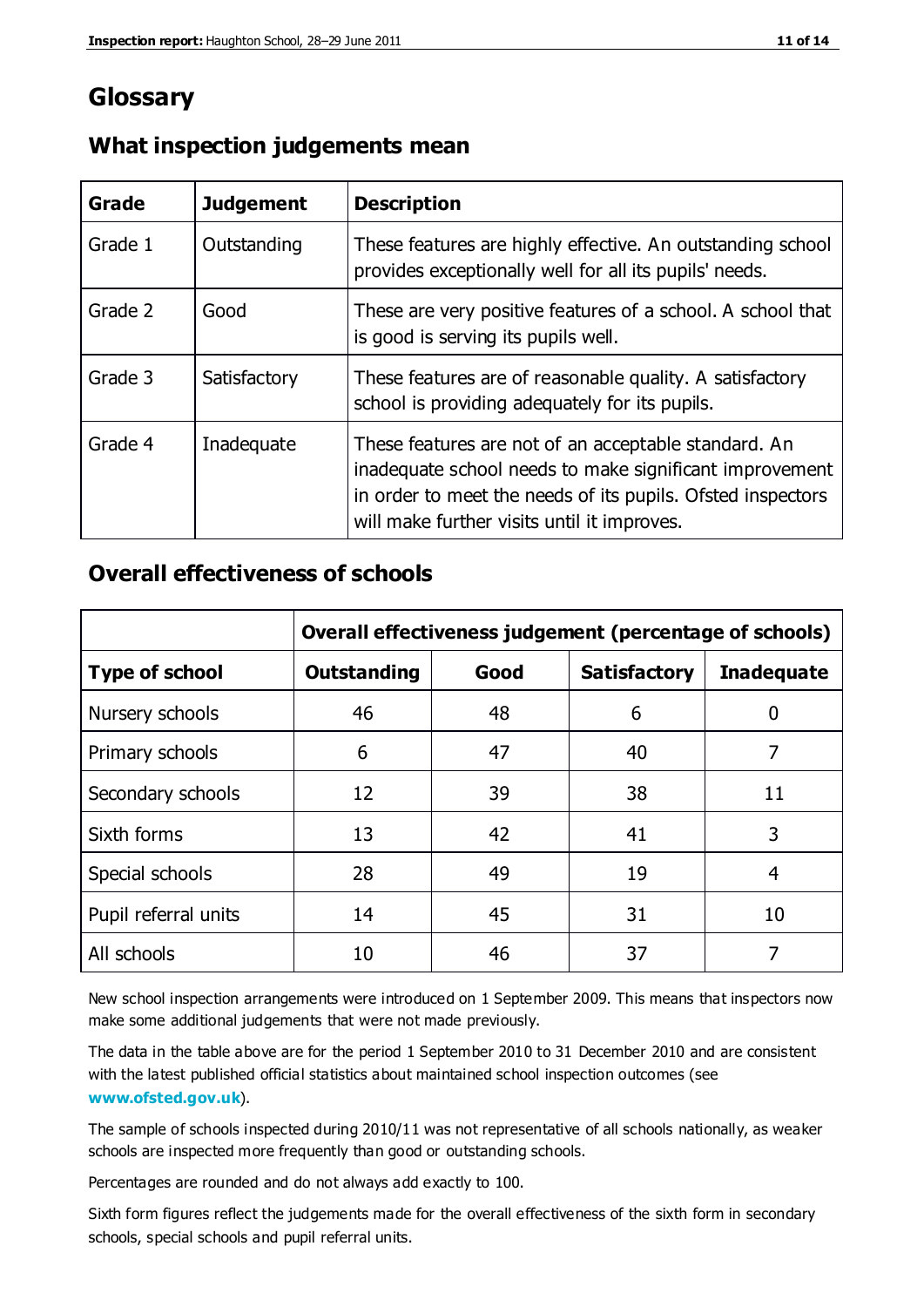# **Common terminology used by inspectors**

| Achievement:                  | the progress and success of a pupil in their learning,<br>development or training.                                                                                                                                                          |
|-------------------------------|---------------------------------------------------------------------------------------------------------------------------------------------------------------------------------------------------------------------------------------------|
| Attainment:                   | the standard of the pupils' work shown by test and<br>examination results and in lessons.                                                                                                                                                   |
| Capacity to improve:          | the proven ability of the school to continue<br>improving. Inspectors base this judgement on what<br>the school has accomplished so far and on the quality<br>of its systems to maintain improvement.                                       |
| Leadership and management:    | the contribution of all the staff with responsibilities,<br>not just the headteacher, to identifying priorities,<br>directing and motivating staff and running the school.                                                                  |
| Learning:                     | how well pupils acquire knowledge, develop their<br>understanding, learn and practise skills and are<br>developing their competence as learners.                                                                                            |
| <b>Overall effectiveness:</b> | inspectors form a judgement on a school's overall<br>effectiveness based on the findings from their<br>inspection of the school. The following judgements,<br>in particular, influence what the overall effectiveness<br>judgement will be. |
|                               | The school's capacity for sustained<br>improvement.                                                                                                                                                                                         |
|                               | Outcomes for individuals and groups of pupils.                                                                                                                                                                                              |
|                               | The quality of teaching.                                                                                                                                                                                                                    |
|                               | The extent to which the curriculum meets<br>pupils' needs, including, where relevant,<br>through partnerships.                                                                                                                              |
|                               | The effectiveness of care, guidance and<br>support.                                                                                                                                                                                         |
| Progress:                     | the rate at which pupils are learning in lessons and<br>over longer periods of time. It is often measured by<br>comparing the pupils' attainment at the end of a key                                                                        |

stage with their attainment when they started.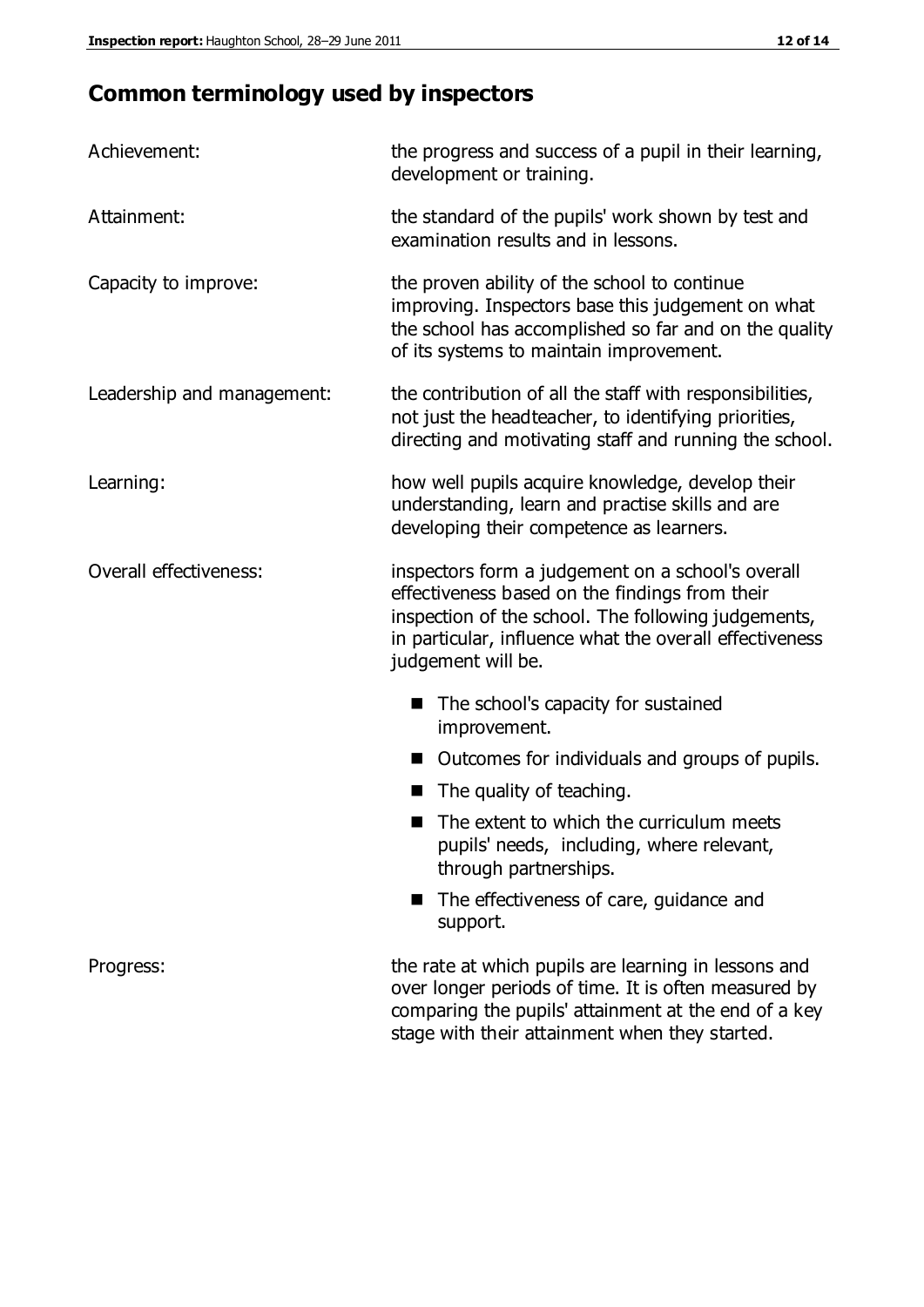## **This letter is provided for the school, parents and carers to share with their children. It describes Ofsted's main findings from the inspection of their school.**

30 June 2011

#### Dear Pupils

#### **Inspection of Haughton School, Madeley TF7 4BW**

I am writing to say how much the inspectors enjoyed their recent visit to your school. We could see that it is a good school that helps each of you to do your best. This means that you make good progress and you enjoy your learning a lot. Your school is bright and cheerful, and the lovely artwork that is all around makes you feel happy and wanting to learn.

Lessons are interesting and the different activities mean that there is always something going on that helps you. Sometimes people from outside school come so you can get even more from school life. It might be in sport or other activities, in chances to meet new people or through the people who help you and your teachers with such things as speech therapy or physiotherapy. All of these things help to make yours such a positive school for learning and enjoyment. Your behaviour is outstanding because you enjoy school and get on very well with each other and with all the staff. You are safe and have chances to take part in activities that help you live healthy lifestyles and to develop skills that will help you in the future. You like to help out in school and enjoy chances to part in activities in the community. However, we felt you could have more chances to learn about the lives of people in other parts of the country and around the world.

The headteacher and all the staff work very hard to help you do your very best. They have a good understanding of your needs and try hard to meet them, although some teachers are not quite as good as others in using information that would help you reach your challenging targets. We would also like Haughton School to try to get some more links with other schools so that you might have the chance to do some lessons and activities in other places.

You work hard and your attendance is very good. If you continue to do your best and to help your teachers you will continue to make such good progress. Well done!

Yours sincerely

Martyn Groucutt